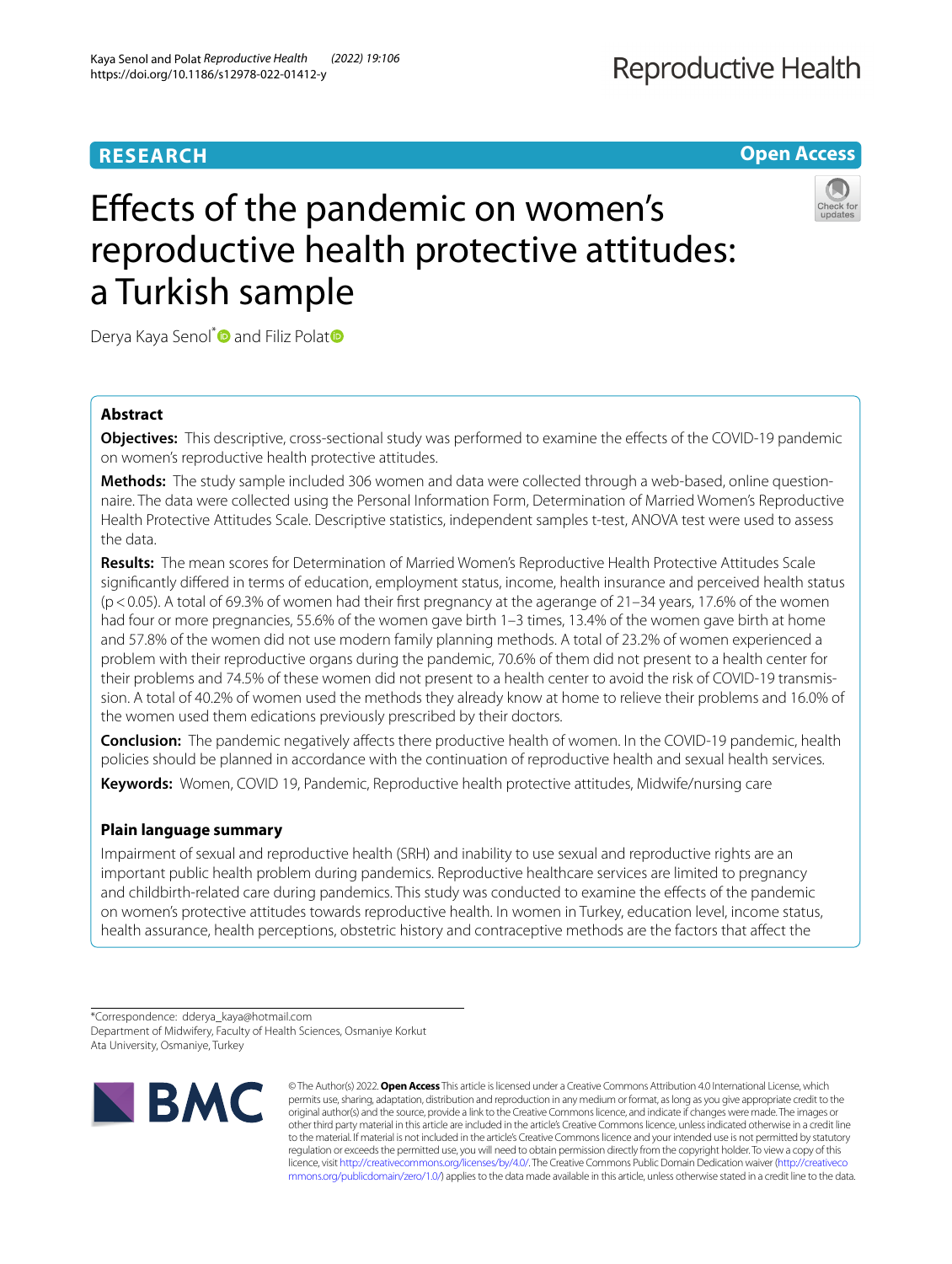reproductive health. The women presenting to health centers with reproductive health problems before a pandemic do not receive healthcare for their genital problems during the pandemic due to the risk of disease transmission.

## **Introduction**

A new type of coronavirus causing coronavirus disease (COVID-19) frst appeared in China and rapidly spread throughout other countries [\[1](#page-7-0)]. Due to the severity of the disease and its international spread, the World Health Organization (WHO) declared the worldwide outbreak of COVID-19 on 31 January 2020 and a pandemic on 11 March 2020  $[2-4]$  $[2-4]$  $[2-4]$ . The pandemic has created a global severe threat to public health and has been the third outbreak of a disease in humans due to coronavirus in the past 20 years [[5\]](#page-7-3).

Impairment of sexual and reproductive health (SRH) and inability to use sexual and reproductive rights are an important public health problem during pandemics. There is limited evidence about the clinical picture and outcomes created by COVID-19 in pregnancy and efects of the infection on SRH [[4](#page-7-2), [6\]](#page-7-4). Pandemics restrict access to healthcare especially preventive medicine and reproductive healthcare services and worsen the inequalities in the delivery of healthcare services. Although women beneft from more healthcare services at times other than pandemics, they experience more physical and mental problems on average every year compared to men [[7\]](#page-7-5). Reproductive healthcare services are limited to pregnancy and childbirth-related care during pandemics [\[8](#page-7-6)]. However, access to all family planning services is equally important. In the framework of SRH, safe curettage, contraception, healthcare services for HIV/AIDS and other sexually transmitted diseases in addition to prenatal and postpartum screenings should not be disregarded [[4\]](#page-7-2).

Reproduction is essential for maintenance of the generations of all species. Human reproductive health has several aspects, i.e., physical, mental and social. Attempts to prevent and keep COVID-19 pandemic under control, the virus itself, drugs used for treatment, disinfectants, isolation conditions and precautions taken to protect public health have caused people to panic and experience some psychological problems [[9\]](#page-7-7). In accordance with international and national healthcare policies during pandemic, health professionals started to work in the felds in which they did not specialize and especially the staff offering reproductive healthcare services were appointed to work in COVID-19 units. These changes have caused gaps in provision of the primary SRH services including prenatal and postpartum follow-up, safe curettage, contraception and healthcare for HIV-AIDS and sexually transmitted diseases. Therefore, the present study was performed to examine the efects of the pandemic on reproductive health protective attitudes of women.

## **Methods**

## **Study design**

This study has a descriptive, cross-sectional design and was performed to reveal the efects of the pandemic on women's reproductive health protective attitudes between July and October in 2020.

## **Sampling**

The study population included married women aged 20–49 years. The region where the study was performed had a population of 268.647. According to data from the Turkish Population and Health Study (TPHS), 49.8% of the population were women in 2018, 48.9% of the female population were aged 20–49 years and 65.6% of this age group were married. The sample was calculated using the known sample calculation formula. Based on the confdence interval of 95% and the margin of error at 5%, the sample size representative of the study population was found to be a minimum of 382 [\[10](#page-7-8)]. In the study, 37 of the women were excluded because they did not meet the criteria and 39 of them flled in the data collection form incompletely.

#### **Inclusion criteria**

The women aged 20-49 years, married, able to communicate, willing to fll in an online questionnaire and accepting to participate in the study were included in the study. Three hundred and eighty-two women were contacted. Out of 382 women, 76 not fulflling the inclusion criteria were excluded, and the study was completed on 306 women satisfying the criteria.

#### **Exclusion criteria**

Women who did not meet the research criteria and did not accept to participate in the study were excluded from the study.

## **Data collection**

Women were invited to the study through an online survey (Google Forms) link texted on WhatsApp. The data was collected by snowball sampling method. On the frst page of the survey, the informed consent form with information on the purpose and procedure of the study was presented. Those who accept online participation marked the Confrmation link. After the consent has been issued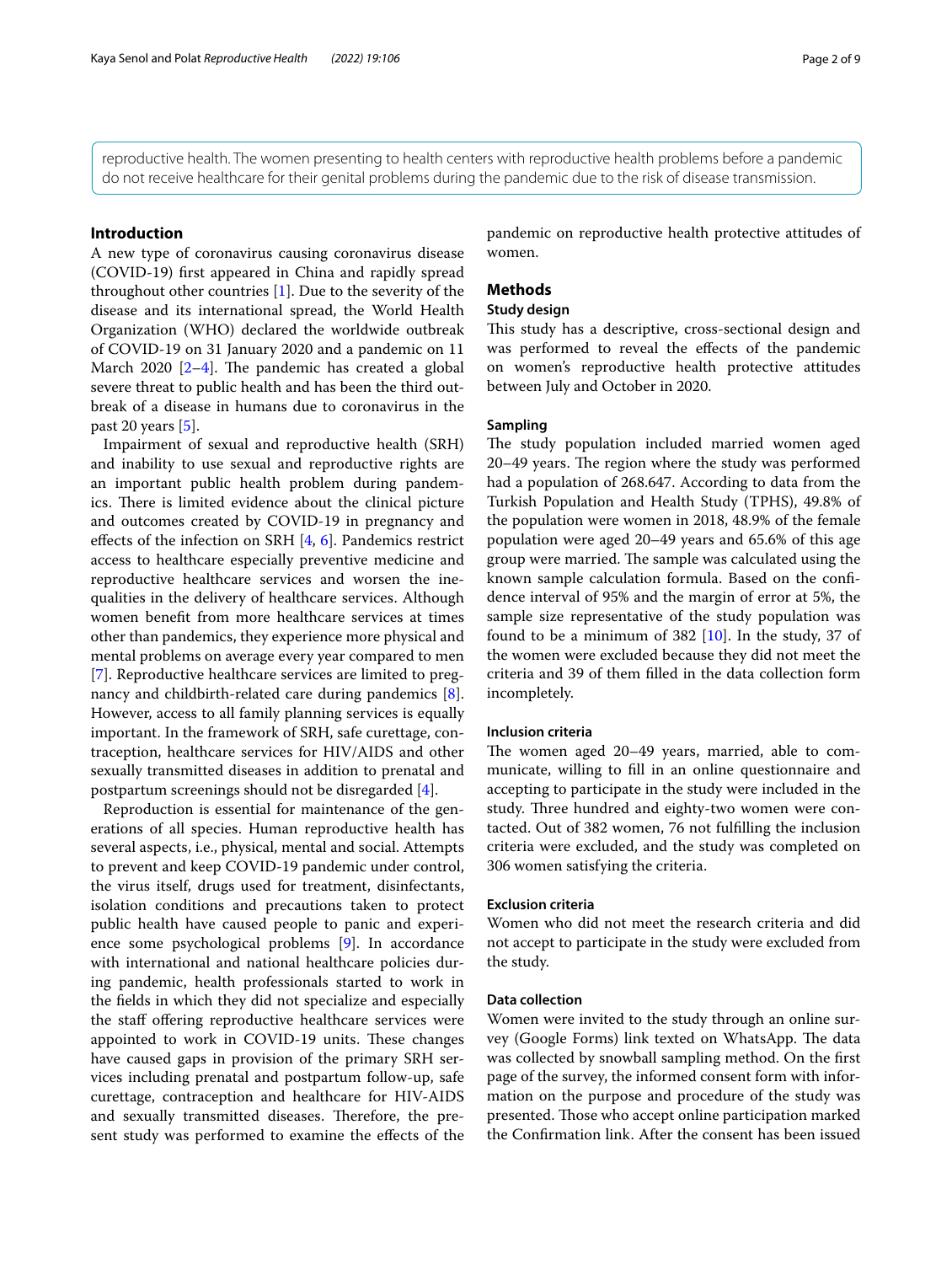the data collection form was displayed. Data Collection Form was composed of three sections. The first section had questions about sociodemographic and obstetric features, the second section had questions about knowledge and attitudes about COVID-19 and the third section had questions about reproductive health protective attitudes of married women.

## **The frst section of the questionnaire: sociodemographic, general health and obstetric features**

The first section of the questionnaire was composed of questions about sociodemographic features including age, education, employment status, income, health insurance, smoking, general health status and presence of chronic diseases and obstetric features including pregnancy, labor, abortion and curettage, giving birth at home, the number of live children and contraceptives used.

## **The second section of the questionnaire: Women's knowledge and attitudes about COVID‑19 and access to reproductive health services**

The second section of the questionnaire was composed of questions about knowledge and attitudes of the women about COVID-19 like having the diagnosis of COVID-19, experiencing problems with the reproductive organs during the pandemic, presenting to a health center for the treatment of these problems, reasons for not going to a health center, what the women did when they avoided seeking help from a health center and efects of these problems on their daily life.

## **The third section of the questionnaire: determination of Married Women's Reproductive Health Protective Attitudes Scale (RHPAS)**

Determination of Married Women's Reproductive Health Protective Attitudes Scale (RHPAS) was developed and its validity and reliability were tested by Demirci (2004) [[11\]](#page-7-9). It is a five-point self-report, easily understandable Likert scale composed of 39 items. The scale has five subscales; i.e., visits to a doctor for reproductive health related problems,protection against cancers of the reproductive organs and breasts, general health behaviors for reproductive health protection, protection against genital tract infections and prevention of unwanted pregnancies [[11,](#page-7-9) [12](#page-7-10)]. At the beginning of the scale, information about how to fill in the scale is given. The women were asked to read each item in the scale and report how often they displayed the reproductive health protective attitudes and behaviors by marking one of the options provided: 1 corresponding to never, 2 very rarely, 3 sometimes, 4 mostly and 5 always. The items 5, 10, 16 and 28 were inversely scored. The total score for the scale ranges from 39 to

195. As the scores increase, reproductive health protective attitudes and behaviors are more favorable [[11,](#page-7-9) [12](#page-7-10)]. Cronbach's alpha for the scale was found to be 0.871 in the present study.

#### **Data analysis**

Obtained data were analyzed with the Statistical Package Program for Social Sciences 21. Skewness and Kurtosis  $(\pm 1)$  were utilized to determine whether the data had a normal distribution. It was determined that all data were in accordance with the normal distribution and the analysis was made in this direction. Univariate analyses were used to examine the relations of the scores for RHPAS with descriptive variables. Student's t-test was employed for comparisons of two groups and one-way variance analysis for comparisons of more than two groups. The results were evaluated by using the confdence interval of 95% and the significance level of  $p < 0.05$ .

#### **Ethical considerations**

Ethical approval was obtained from the ethical committee of scientifc research and publication at Osmaniye Korkut Ata University (Date: 22.06.2020, Approval Number: 2020/23/2). In addition, permission for scientifc research about COVID-19 was obtained from the Turkish Ministry of Health (Form code: 2020-06-16T15\_10\_45). On the frst page of the online questionnaire, an informed consent form was supplied. The participants were assured that participation in the study had a voluntary basis and that they could withdraw from the study when they wanted. They were informed that obtained data would be used for scientifc purposes and published without reporting their names. Informed consent was obtained online from the participants in accordance with the Declaration of Helsinki.

## **Results**

The rate of women over 35 is 47.4%. A total of 59% of women had postgraduate education, 59.5% did not have a paid job, 24.2% had an income lower than their expenses, 20.9% did not have a health insurance, and 18.3% had a chronic disease. In the study, RHPAS points in high school graduates  $(145.7 \pm 17.2)$  in the high school graduates (146.0 $\pm$ 18.2) in the employees (145.7 $\pm$ 18.2), in the health assurance  $(143.1 \pm 20.7)$  in the health assurance  $(143.1 \pm 20.7)$ , in the health assurance  $(148.5 \pm 21.7)$  was higher. The mean score for RHPAS was significantly different in terms of education, employment status, income, health insurance and perceived health status  $(p < 0.05)$ (Table [1\)](#page-3-0).

The mean age at menarche was  $13.5 \pm 1.6$  years. A total of 69.3% of women had their frst pregnancy at the age of 21–34 years, 17.6% had four or more pregnancies, 55.6%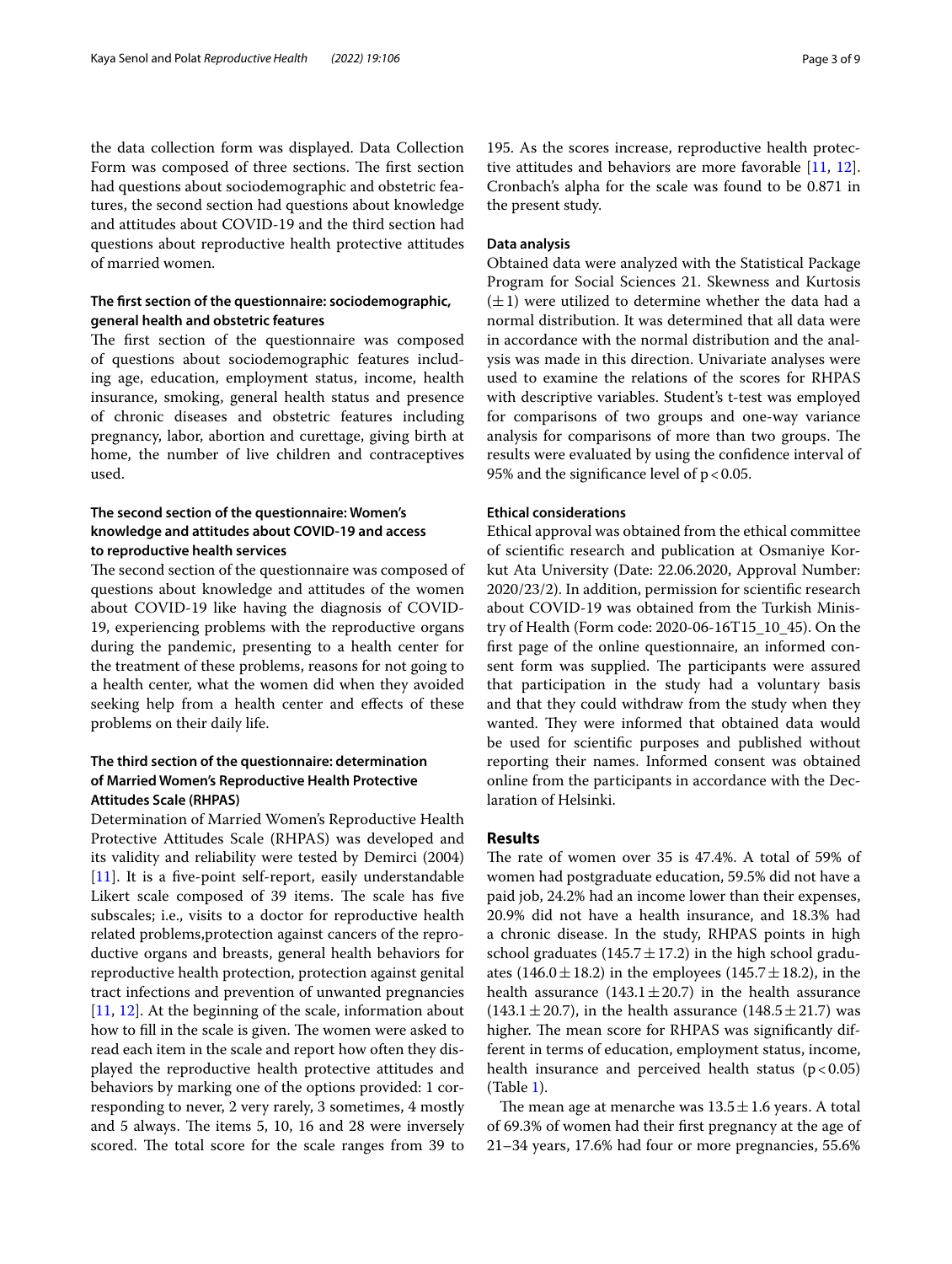|                                            | n(%)       | <b>RHPAS</b>               | Significance  |
|--------------------------------------------|------------|----------------------------|---------------|
|                                            |            | $\overline{\times} \pm$ SS |               |
| Age                                        |            |                            |               |
| Younger than 25 years                      | 88 (28.8)  | $140.9 \pm 22.7$           | $F = 0.083$   |
| $25 - 35$ years                            | 73 (33.9)  | $139.9 \pm 19.4$           | $p = 0.921$   |
| Older than 35 years                        | 145 (47.4) | $141.1 \pm 19.8$           |               |
| Education                                  |            |                            |               |
| Illiterate                                 | 10(3.3)    | $125.7 \pm 13.6$           | $*F = 7.276$  |
| Primary education                          | 66 (21.6)  | $132.8 \pm 20.5$           | $p = 0.000$   |
| High school                                | 49 (16.0)  | 145.7±17.2                 |               |
| University and a higher<br>education level | 181 (59.2) | $143.1 \pm 20.6$           |               |
| Employment                                 |            |                            |               |
| Paid job                                   | 124 (40.5) | $146.0 \pm 18.2$           | $**t = 3.805$ |
| Unpaid job                                 | 182 (59.5) | $137.1 \pm 21.3$           | $p = 0.000$   |
| Income                                     |            |                            |               |
| Lower than expenses                        | 78 (25.5)  | $131.5 \pm 20.2$           | $F = 11.795$  |
| Equal to expenses                          | 154 (50.3) | $143.0 \pm 20.4$           | $p = 0.000$   |
| Higher than expenses                       | 74 (24.2)  | $145.7 \pm 18.2$           |               |
| Health insurance                           |            |                            |               |
| Yes                                        | 242 (79.1) | $143.1 \pm 20.7$           | $t = 3.911$   |
| N <sub>o</sub>                             | 64 (20.9)  | $132.0 \pm 17.2$           | $p = 0.000$   |
| Smoking                                    |            |                            |               |
| Smoker                                     | 45 (14.7)  | $140.1 \pm 20.8$           | $F = 2.866$   |
| Fx-smoker                                  | 13(4.2)    | $154.0 \pm 19.6$           | $p = 0.058$   |
| Nonsmoker                                  | 243(81.1)  | $140.3 \pm 18.4$           |               |
| Perceived health status                    |            |                            |               |
| Very good                                  | 16(5.2)    | $148.5 \pm 21.7$           | $F = 7.184$   |
| Good                                       | 162 (52.9) | 144.6 ± 19.2               | $p = 0.000$   |
| Moderate                                   | 122 (39.9) | $135.5 \pm 20.8$           |               |
| Poor                                       | 6(2)       | $123.3 \pm 14.1$           |               |
| Presence of chronic diseases               |            |                            |               |
| Yes                                        | 56 (18.3)  | $139.5 \pm 21.6$           | $t = -0.519$  |
| No                                         | 250(81.7)  | $141.0 \pm 20.3$           | $p = 0.619$   |

<span id="page-3-0"></span>**Table 1** The comparisons of RHPAS scores in terms of sociodemographic features and general health status ( $n=306$ )

RHPAS: Determination of Married Women's Reproductive Health Protective Attitudes Scale

\*F=ANOVA test, \*\*t=Independent Groups t-test

gave birth 1–3 times, and 57.8% did not use modern family planning methods. The mean score for RHPAS significantly difered with respect to age at the frst pregnancy, number of childbirths, the number of live children, the number of giving births at home, using contraceptives and the type of the contraceptive used  $(p < 0.05)$  (Table [2](#page-3-1)).

Twenty-seven percent of the women had a family member diagnosed with COVID-19, 23.2% experienced problems with the reproductive system during the pandemic, 70.6% did not present to a health center for the treatment of their problems and 74.5% of these women

<span id="page-3-1"></span>**Table 2** The comparisons of RHPAS scores in terms of obstetric features ( $n=306$ )

|                                    | n (%)      | <b>RHPAS</b>               | Significance  |
|------------------------------------|------------|----------------------------|---------------|
|                                    |            | $\overline{\times} \pm$ SS |               |
| Age at the first pregnancy         |            |                            |               |
| 20 years or younger                | 76 (24.8)  | $133.2 \pm 19.6$           | $E = 7.158$   |
| $21 - 34$ years                    | 212 (69.3) | $143.0 \pm 20.2$           | $p = 0.001$   |
| 35 years and older                 | 18 (5.9)   | $145.5 \pm 20.8$           |               |
| The number of pregnancies          |            |                            |               |
| None                               | 96 (31.4)  | $140.4 \pm 22.4$           | $F = 1.438$   |
| $1 - 3$                            | 156 (51)   | $142.3 \pm 19.3$           | $p = 0.239$   |
| 4 and higher                       | 54 (17.6)  | $136.8 \pm 20.4$           |               |
| The number of childbirths          |            |                            |               |
| None                               | 97 (31.7)  | $140.6 \pm 21.6$           | $F = 4.451$   |
| $1 - 3$                            | 170 (55.6) | $142.8 \pm 20.0$           | $p = 0.012$   |
| 4 and higher                       | 39 (12.7)  | $132.0 \pm 18.0$           |               |
| The number of live children        |            |                            |               |
| None                               | 95 (31.0)  | $140.6 \pm 21.8$           | $F = 4.827$   |
| $1 - 3$                            | 168 (54.9) | $143.0 \pm 20.1$           | $p = 0.009$   |
| 4 and higher                       | 43 (14.1)  | $132.2 \pm 17.5$           |               |
| The number of abortions/curettages |            |                            |               |
| None                               | 235 (76.8) | $140.7 \pm 20.6$           | $F = 2.989$   |
| $1 - 2$                            | 61 (19.9)  | $138.6 \pm 20.1$           | $p = 0.055$   |
| 3 and more                         | 10(3.3)    | $155.7 \pm 17.4$           |               |
| The number of childbirths at home  |            |                            |               |
| None                               | 265 (86.6) | 141.7±20.5                 | $F = 4.448$   |
| $1 - 3$                            | 24 (7.8)   | $140.7 \pm 17.4$           | $p = 0.012$   |
| 4 and higher                       | 17(5.6)    | $126.5 \pm 20.0$           |               |
| Using contraceptives               |            |                            |               |
| Yes                                | 129 (42.2) | 143.9 ± 18.5               | $**t = 2.317$ |
| No                                 | 177 (57.8) | $138.4 \pm 21.6$           | $p = 0.021$   |
| Types of contraceptives used       |            |                            |               |
| Ria                                | 38 (12.4)  | $136.6 \pm 18.7$           | $F = 3.472$   |
| Condom                             | 72 (23.5)  | $147.5 \pm 18.4$           | $p = 0.005$   |
| Tubal ligation                     | 11(3.6)    | 149.7±24.2                 |               |
| Withdrawal                         | 149 (48.7) | $137.3 \pm 21.4$           |               |
| Rhythm method                      | 5(1.6)     | $145.8 \pm 7.1$            |               |
| Pills                              | 31 (10.1)  | $143.1 \pm 19.2$           |               |
| Age at Menarche                    |            | Mean: $13.5 \pm 1.6$       |               |

RHPAS: Determination of Married Women's Reproductive Health Protective Attitudes Scale

\*F=ANOVA test, \*\*t=Independent Groups t-test

did not go to hospital for fear of contracting the infection. A total of 40.2% of women reported that they tried to fnd relief from their problem by using the methods they already used at home and 16.0% said they used the medications previously prescribed. The mean score for RHPAS was signifcantly diferent with regard to being diagnosed with COVID-19, the methods used to cope with the reproductive health problems before and after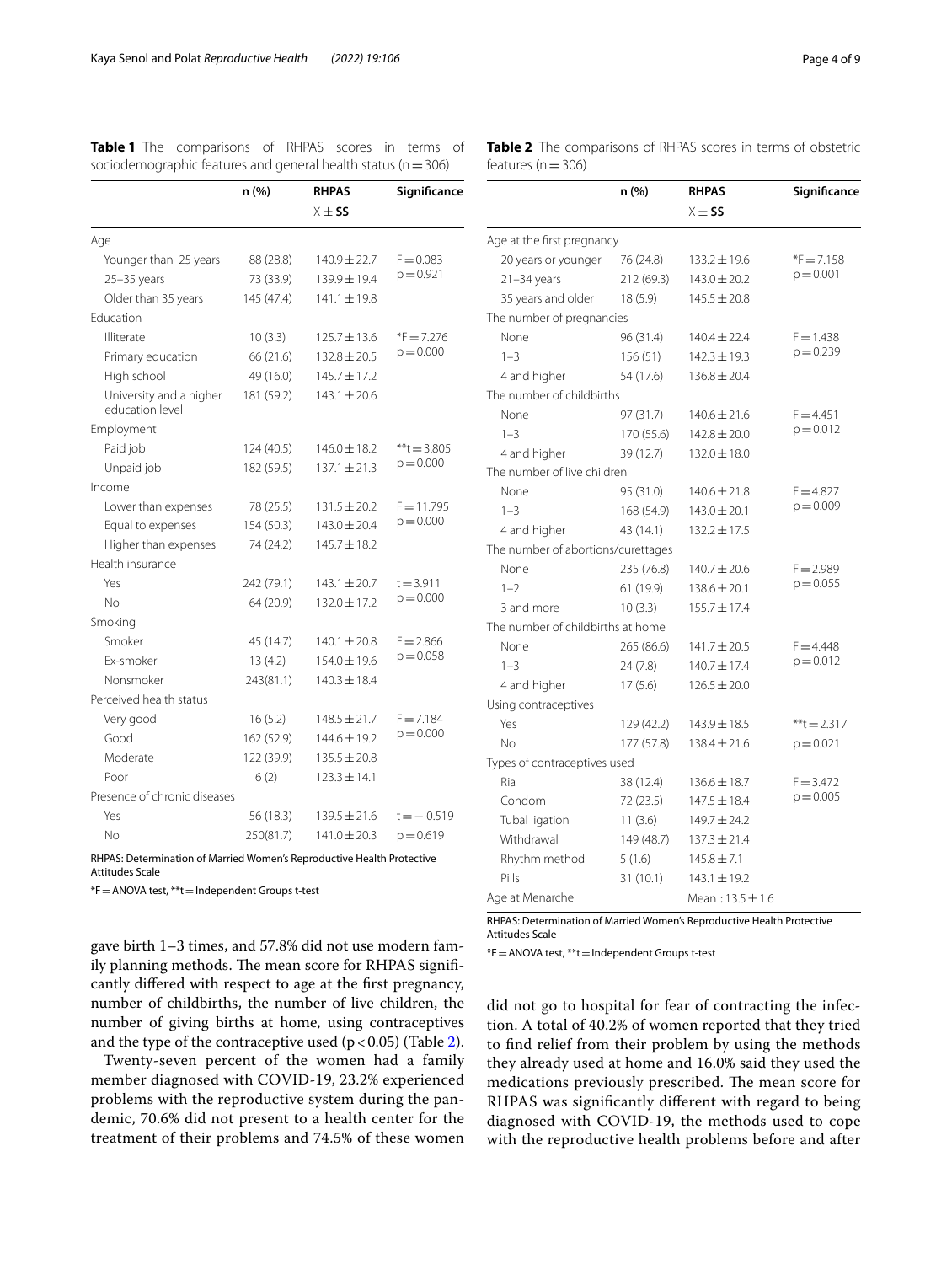the pandemic, presenting to a health centers due to genital complaints and the reasons for not presenting to a health center  $(p < 0.05)$  (Table [3\)](#page-4-0).

The mean score on RHPAS was  $140.7 \pm 20.5$  and the mean scores on its subscales were as follows  $29.9 \pm 6.6$ on visits to a doctor for reproductive health related problems,  $9.3 \pm 4.2$  on protection against cancers of the reproductive organs and breasts,  $32.9 \pm 7.0$  on general health behaviors for reproductive health protection,  $60.3 \pm 7.4$  on protection against genital tract infections and  $11.7 \pm 2.5$  on prevention of unwanted pregnancies (Table [4\)](#page-5-0).

## **Discussion**

In the study, it was determined that education, employment status, income, health insurance and perceived health status, frst gestational age, number of births, number of live children, number of births at home, use of birth control method and used birth control method afect reproductive health awareness levels of women. It was determined that women had problems with the reproductive system during the pandemic period, the majority of them did not apply to a health institution for the treatment of their problems due to the fear of infection, and about half of those who had problems tried to get rid of their problems with the methods they used at home or used previously prescribed drugs. It is seen that

<span id="page-4-0"></span>**Table 3** The comparisons of RHPAS scores in terms of reproductive health behaviors during the pandemic (n = 306)

|                                                                                        | n (%)      | <b>RHPAS</b>           | Significance   |
|----------------------------------------------------------------------------------------|------------|------------------------|----------------|
|                                                                                        |            | $\overline{X} \pm S$ S |                |
| Diagnosis of COVID-19                                                                  |            |                        |                |
| A family member/I was diagnosed with COVID-19                                          | 20(6.5)    | 139.9 ± 25.5           | $*F = 2.905$   |
| A relative was diagnosed with COVID-19                                                 | 83 (27.1)  | $136.8 \pm 17.8$       | $p = 0.056$    |
| No one was diagnosed with COVID-19                                                     | 203 (66.3) | $142.7 \pm 21.4$       |                |
| What did you use to do when you had a reproductive system problem before the pandemic? |            |                        |                |
| I used to go to the doctor                                                             | 191 (62.4) | $144.7 \pm 20.7$       | $F = 7.686$    |
| I used to try finding relief by using a method I knew                                  | 33 (10.8)  | $138.7 \pm 20.8$       | $p = 0.000$    |
| I used to use medications prescribed before                                            | 11(3.6)    | 133.0 ± 17.7           |                |
| I used to wait until it was relieved; if not, I used to g o to the doctor              | 71(23.2)   | $132.1 \pm 17.4$       |                |
| Did you have a reproductive system problem during the pandemic?                        |            |                        |                |
| Yes                                                                                    | 71(23.2)   | $142.7 \pm 18.8$       | $***t = 0.914$ |
| No                                                                                     | 235 (76.8) | $140.2 \pm 21.0$       | $p = 0.362$    |
| Did you go to a health center for your genital complaints?                             |            |                        |                |
| Yes                                                                                    | 90 (29.4)  | $144.7 \pm 19.1$       | $t = 2.208$    |
| No                                                                                     | 216 (70.6) | $139.1 \pm 20.9$       | $p = 0.028$    |
| Why didn't you go to a health center?                                                  |            |                        |                |
| I don't go to the doctor for my genital problems                                       | 35(11.4)   | $131.9 \pm 17.2$       | $F = 3.667$    |
| Due to the risk of COVID-19 transmission                                               | 228 (74.5) | $141.3 \pm 21.1$       | $p = 0.013$    |
| Due to calls for staying at home                                                       | 27(8.8)    | $148.5 \pm 17.4$       |                |
| For fear of violating the social distance principles                                   | 16(5.2)    | $138.5 \pm 18.0$       |                |
| What did you do about your reproductive system problems during the pandemic?           |            |                        |                |
| I tried to find relief by using the methods I already knew                             | 123 (40.2) | $138.7 \pm 19.2$       | $F = 3.439$    |
| I used the medications previously prescribed by my doctor                              | 49 (16)    | 148.1±19.4             | $p = 0.009$    |
| I did nothing and just waited until it was relieved                                    | 68 (22.2)  | $136.7 \pm 21.8$       |                |
| I used alternative methods like herbal tea and hot application                         | 43 (14.1)  | $140.4 \pm 20.5$       |                |
| I took painkillers available at home                                                   | 23(7.5)    | $148.5 \pm 22.0$       |                |
| Did your genital complaints affect your daily life?                                    |            |                        |                |
| Yes                                                                                    | 138 (45.1) | $140.1 \pm 20.8$       | $t = -0.508$   |
| No                                                                                     | 168 (54.9) | $141.3 \pm 20.3$       | $p = 0.612$    |
|                                                                                        |            |                        |                |

RHPAS: Determination of Married Women's Reproductive Health Protective Attitudes Scale

\*F=ANOVA test, \*\*t=Independent Groups t-test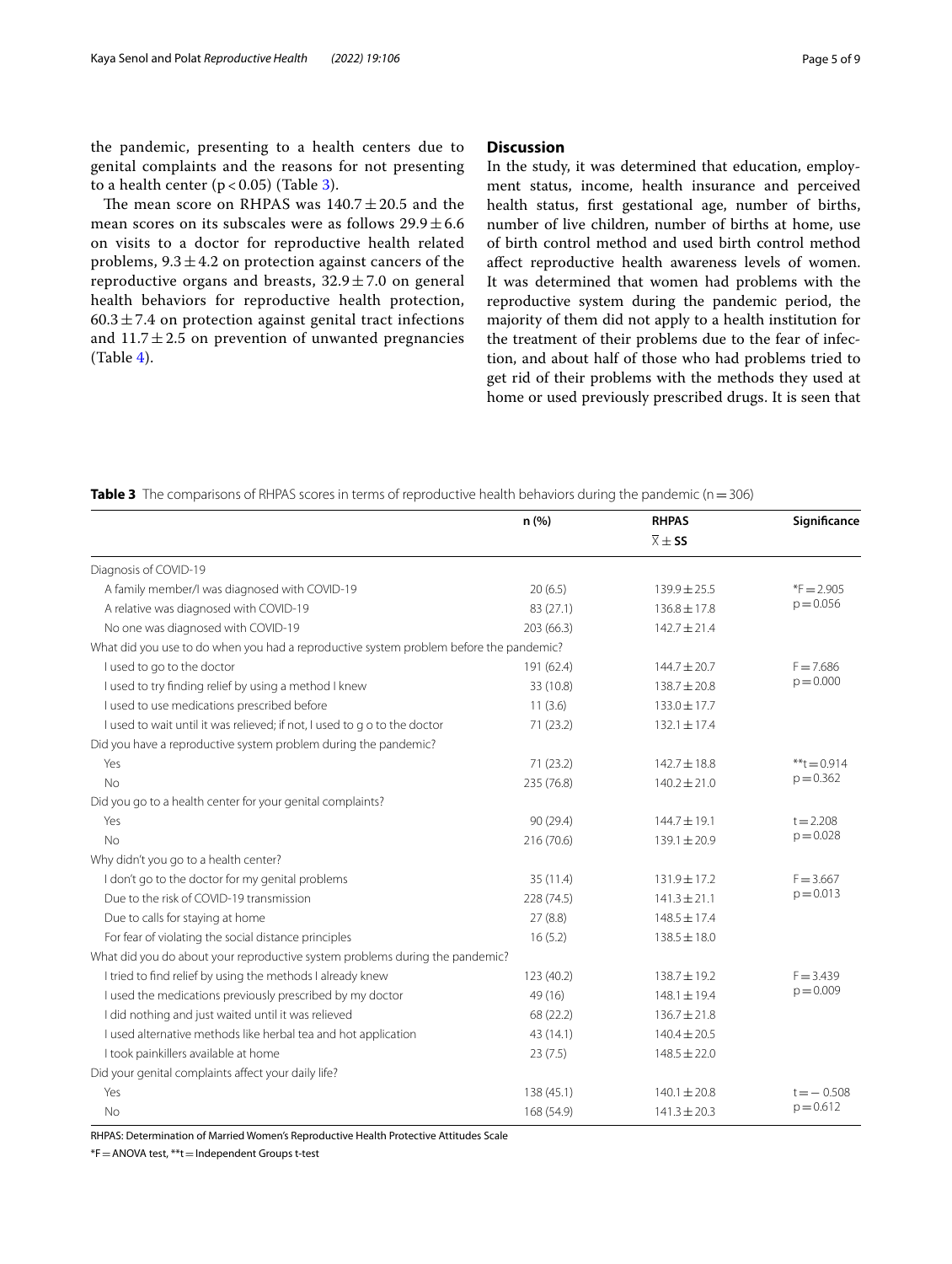|                                                                                 | $X + SD$       | Min | Max |
|---------------------------------------------------------------------------------|----------------|-----|-----|
| Determination of Married Women's Reproductive Health Protective Attitudes Scale | $140.7 + 20.5$ | 85  | 191 |
| 1. Visits to a doctor for reproductive health related problems                  | $79.9 + 6.6$   |     | 40  |
| 2. Protection against cancers of the reproductive organs and breasts            | $9.3 + 4.2$    | 4   | 20  |
| 3. General health behaviors for reproductive health protection                  | $32.9 + 7.0$   | 16  | 50  |
| 4. Protection against genital tract infections                                  | $60.3 + 7.4$   | 33  | 74  |
| 5. Prevention of unwanted pregnancies                                           | $11.7 + 2.5$   |     |     |

<span id="page-5-0"></span>**Table 4** The mean scores and maximum and minimum scores for RHPAS and its subscales (n = 306)

women cannot beneft from reproductive health services adequately during the pandemic period.

COVID-19 is a new threat to humans and there is little scientifc evidence about its efects on SRH. Relevant research is limited to efects of COVID-19 on pregnancy and its transmission to the fetus  $[6]$  $[6]$ . There are many unresolved questions about the risk of COVID-19 transmission to the fetus during pregnancy, labor and breastfeeding, types of transmission and the relation of the disease with reproductive health problems.

Pandemics afect availability of routine healthcare to individuals and societies having a low income and not having regular physicals  $[13]$ . An income insufficient to meet needs, poverty and weakness are the factors having a negative effect on reproductive health and rights [\[14](#page-7-12)]. In the present study, the women having a low education level, an income lower than their expenses, a chronic disease and perceived poor health status and not having a paid job received a lower mean score for RHPAS. Kuşçu and Taşçı's descriptive cross-sectional study, education, health insurance, contraceptive methods used and presence of reproductive health problem were efective in reproductive health protective attitudes [\[12](#page-7-10)]. More frequent follow-ups and more frequent visits to health centers would eliminate these factors and counseling ofered by health professionals could have a positive efect on attitudes of the individuals to protection of their reproductive health.

The women aged 35 or over at their first pregnancy, having 1-3 pregnancies, labors and live children, not giving birth at home, using modern family planning methods had a higher mean score for RHPAS. According to data from the TPHS 2018, education and age groups of women have a positive relation with the number of pregnancies and labors. The women aged 35 years or older at their frst pregnancy are high school graduates, university graduates or have a higher level of education. Age at frst pregnancy is 23.6 years in women aged over 35 years and 22.5 years in women younger than 35 years [\[15](#page-7-13)]. In the present study, the women with a younger age at frst marriage and frst childbirth had a higher mean number of pregnancies and childbirths. In Turkish culture, women start to have an active sexual life when they get married and visit a doctor for obstetric or gynecological conditions. This may explain why they benefit more from reproductive healthcare services.

Previous pandemics were shown to result in decreased access to services for family planning, curettage, prenatal and postnatal care and gender based violence and mental healthcare and increased morbidity and mortality due to unwanted pregnancies, sexually transmitted infections and pregnancy related complications [[16\]](#page-7-14). Diniz and Andrezzo's descriptive cross-sectional study during the Zika virus disease outbreak in 2015, the rates of pregnancy-related complications and babies with inborn anomalies increased and debates about the women's rights to have a safe curettage [\[17](#page-7-15)] and worries about reproduction and social justice which still continue appeared [[18\]](#page-7-16). In the outbreak of Ebola virus disease in in West Africa between 2014 and 2016, the women offering care to the members of their families and frontline female healthcare professionals were exposed to higher risk of the infection  $[8]$  $[8]$ .

Similar to other pandemics, COVID-19 has increased perceived risk in people and cause them to experience psychological problems [[19,](#page-7-17) [20](#page-7-18)]. If psychological efects of pandemics are transformed into a chronic or traumatic dysfunction, then the quality of oocytes and reproduction outcomes are negatively afected. In a web-based cohort study in the USA and Canada, severe depression symptoms were found to have a relation with irregular menstrual cycles and decreased reproduction [[21,](#page-7-19) [22\]](#page-7-20). It has been shown in the literature that previous pandemics have a negative impact on reproductive health. The rates of demands for curettage have been reported to increase in hospitals near Hunan, China, due to insufficient access to contraceptive methods or inability to know the efects of COVID-19 on pregnancy [\[4](#page-7-2)]. In a cross-sectional study conducted during the Zika epidemic in Puerto Rico, facilitating access to contraceptive methods was reported to prevent unwanted pregnancies and negative outcomes related to pregnancy and prenatal period [\[23](#page-7-21)]. Several studies have emphasized that during the outbreak of Ebola virus disease in Western Africa between 2014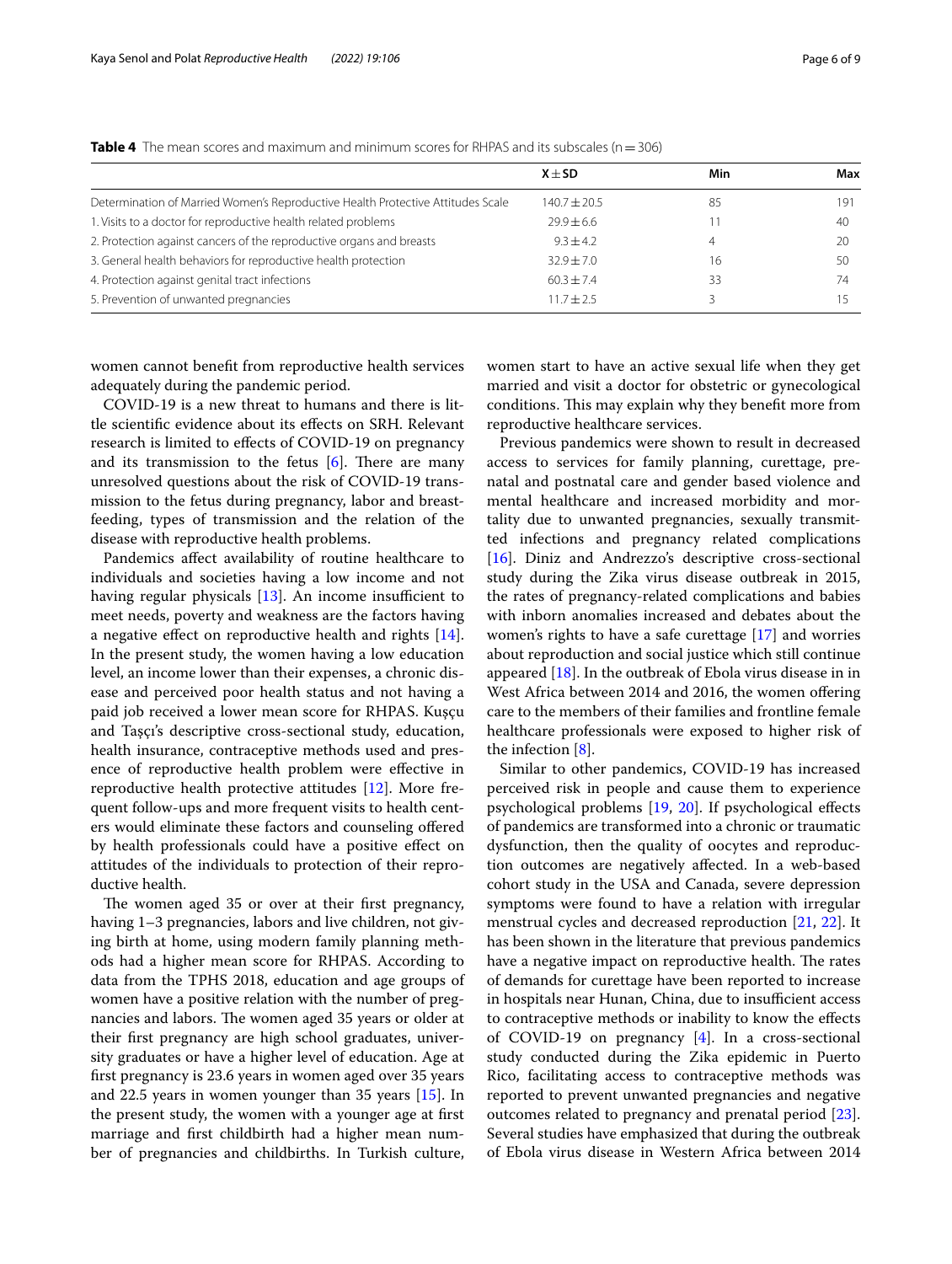and 2015, family planning services were disrupted and that the number of the women receiving prenatal care and giving birth in a health center decreased [[24](#page-7-22), [25](#page-7-23)]. In the descriptive cross-sectional study of with women from the United States of America, the women were found to change the contraceptive methods they used to postpone or prevent their pregnancy [\[26](#page-7-24)].

When efects of COVID-19-related stigmatization and discrimination and their impacts on patients with SRH problems and healthcare providers are taken into account, holistic healthcare services become of importance to meet clinical, epidemiological and psychosocial behavioral needs related to COVID-19, SRH and rights [[4\]](#page-7-2).

The percentage of the women presenting to a health center due to reproductive system problems (62.4%) was found to decrease during the pandemic (29.4%). Pandemics afect routine healthcare services. Spending long hours in the crowded waiting rooms to receive healthcare increases the risk of infection transmission [[13\]](#page-7-11). In the current study, the most frequent cause of not presenting to a health center was the transmission of COVID-19.

In the study, the majority of women (n: 216, 70.6%) stated that they did not apply to a health institution for genital problems they experienced during the pandemic period. However, the reproductive health protective attitude scale scores were higher in individuals who had problems with their reproductive organs during the pandemic period. However, the average score was lower in women who did not apply to a health center despite having problems and who waiting until it was relieved. This result shows that women's awareness of protective attitudes towards reproductive health is high, but the pandemic has negatively afected service procurement. During pandemics, the changes in the healthcare system and appointment of the healthcare professionals in acute care units cause delays in other clinical services and healthcare professionals get infected and experience shortages of medical equipment  $[13]$  $[13]$ . These factors my prevent individuals from accessing and receiving healthcare services they need.

Due to the health policies modifed by governments during pandemics, SRH services can be delayed and disregarded and women at reproductive age may experience some difficulties. It is expected that couples have a higher tendency and allocate more time for sexual relationship during lockdown. However, due to lockdown, couples cannot access contraceptives and healthcare services. These factors can cause millions of unwanted pregnancies, unsafe abortions and maternal deaths [[27,](#page-7-25) [28\]](#page-7-26). In the present study, the mean score of the women for RHPAS was  $140.7 \pm 20.5$ . Total scores for the scale range from 39 to 195. Higher scores on the scale indicate positive protective behavior and attitudes about reproductive health  $[11]$ . The mean RHPAS score of the women in the present study showed that they had favorable attitudes to protection of reproductive health.

Family planning and public health centers should use their resources appropriately not to disrupt reproductive healthcare services during pandemics [\[29](#page-7-27)]. Disruption of primary SRH services or regarding them as unnecessary and a decreased usage of contraceptives can create an increase in unwanted pregnancies and a negative efect on women's health especially in countries with a low or moderate economic status [[30,](#page-8-0) [31\]](#page-8-1).

## **Limitations of the study**

As the study was conducted in a state hospital in a city in East Anatolia in Turkey, The study is also restricted with the dates when it was performed, the data collection tool developed in accordance with the aim of the study and the responses given by the participants to the questions in the data collection tool.

#### **Conclusion**

The women presenting to health centers with reproductive health problems before a pandemic do not receive healthcare for their genital problems during the pandemic due to the risk of disease transmission. Women use the drugs prescribed by the doctor for solutions to reproductive health problems, use alternative methods such as herbal tea, hot application, and take pain relievers. The reproductive health problems experienced by women afect their daily lives. While health policies are modifed to satisfy increased demands for healthcare by patients with COVID-19 and to cope with the pandemic threat, it is important for countries to plan and maintain SRH services. Maintenance of reproductive health and family planning services will contribute to protection of women's health and reduction of maternal deaths. The role of midwives and nurses is very important in the maintenance of reproductive health services. It is recommended to carry out studies covering more diferent geographies on reproductive health service disruption and women's reproductive health protective practices.

#### **Abbreviations**

RHPAS: Determination of Married Women's Reproductive Health Protective Attitudes Scale; SRH: Sexual and reproductive health; WHO: World Health Organization; TPHS: Turkish Population and Health Study.

#### **Acknowledgements**

The authors would like to thank all of the women participating in our study.

#### **Author contributions**

DKŞ and FP drafted the manuscript. DKŞ and FP designed the study and collected data. FP performed the statistical analysis. DKŞ conceived of the study, and participated in its design and coordination and helped to draft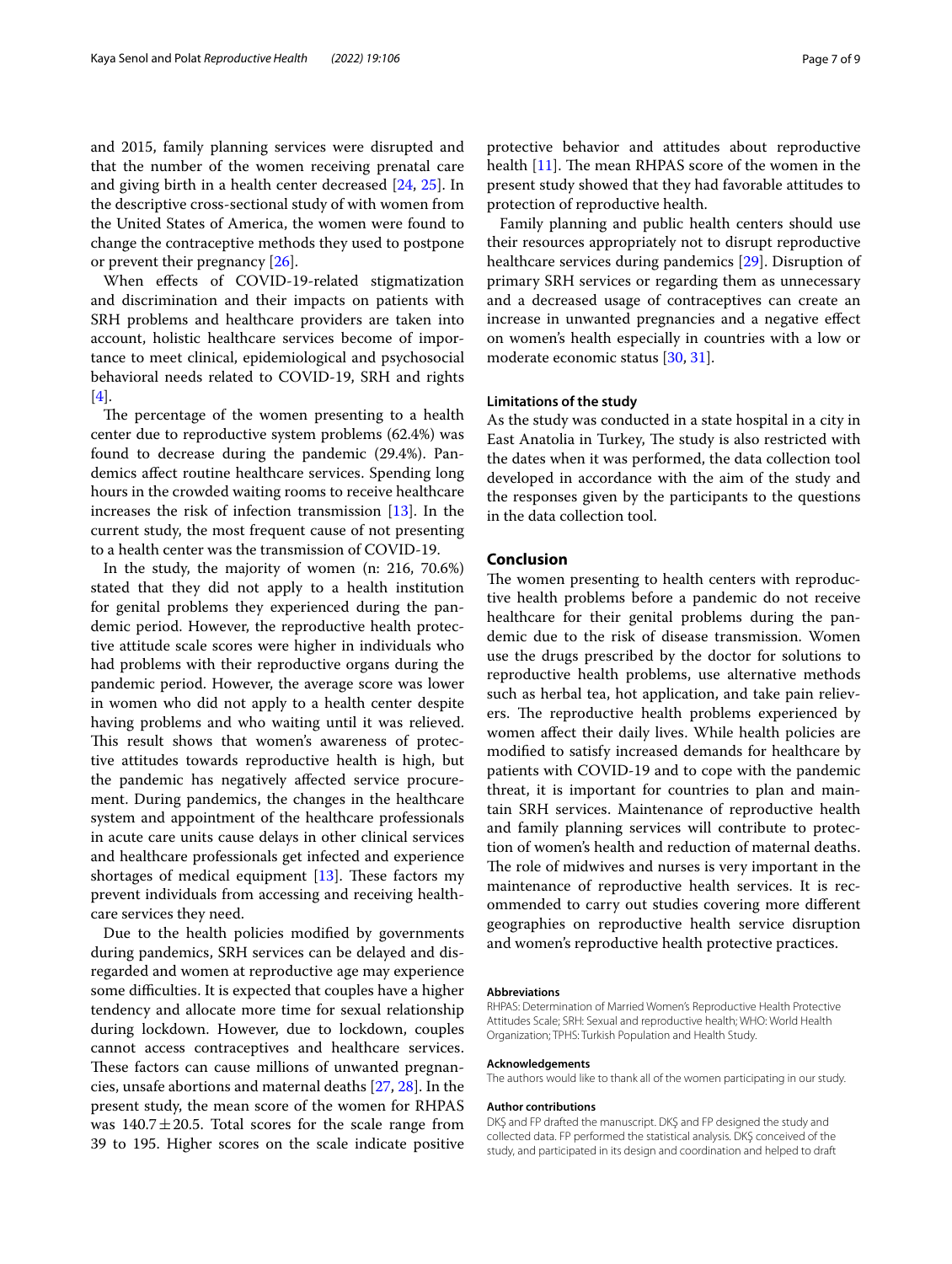the manuscript. DKŞ and FP prepared the manuscript. All authors read and approved the fnal manuscript.

#### **Funding**

This research did not receive any specifc Grant from funding agencies in the public, commercial, or not-for-proft sectors.

#### **Availability of data and materials**

The data that support the fndings of this study are available from the corresponding author upon reasonable request.

## **Declarations**

#### **Ethics approval and consent to participate**

Ethical approval was obtained from the ethical committee of scientifc research and publication at Osmaniye Korkut Ata University (Date: 22.06.2020, Approval Number: 2020/23/2). Informed consent was obtained, and was implied if they responded to the online survey. In the top side of the survey which was submitted to the participants there was information about the purpose and content of the study and voluntary basis of the study.

#### **Consent for publication**

Institutional permission was obtained forthe publication of the study. In addition, permission for scientifc research about COVID-19 was obtained from the Turkish Ministry of Health (Form code: 2020-06-16T15\_10\_45). On the frst page of the online questionnaire, an informed consent form was supplied. The participants were assured that participation in the study had a voluntary basis and that they could withdraw from the study when they wanted. They were informed that obtained data would be used for scientifc purposes and published without reporting their names.

#### **Competing interests**

The authors declare no conficts of interest. Author statement This manuscript or a very similar manuscript has not been published, nor is under consideration by any other journal. We have seen and approved the fnal, submitted version of this manuscript.

Received: 23 November 2021 Accepted: 11 April 2022 Published online: 02 May 2022

#### **References**

- <span id="page-7-0"></span>1. Rodriguez-Morales AJ, Bonilla-Aldana DK, Balbin-Ramon GJ, et al. History is repeating itself: probable zoonotics pill over as the cause of the 2019 novel corona virüs epidemic. Infez Med. 2020;28(1):3–5.
- <span id="page-7-1"></span>2. Lu HZ. Drug treatment options for the 2019-new coronavirus (2019 nCoV). Biosci Trends. 2020;14(1):69–71. [https://doi.org/10.5582/bst.](https://doi.org/10.5582/bst.2020.01020) [2020.01020.](https://doi.org/10.5582/bst.2020.01020)
- 3. Pillaiyar T, Meenakshisundaram S, Manickam M. Recent discovery and development of inhibitors targeting corona viruses. Drug Discov Today. 2020;25(4):668–88. [https://doi.org/10.1016/j.drudis.2020.01.015.](https://doi.org/10.1016/j.drudis.2020.01.015)
- <span id="page-7-2"></span>4. Tang K, Gaoshan J, Ahonsi B, et al. Sexual and reproductive health (SRH): a key issue in the emergency response to the coronavirus disease (COVID-19) outbreak. Reprod Health. 2020;17:59. [https://doi.org/](https://doi.org/10.1186/s12978-020-0900-9) [10.1186/s12978-020-0900-9](https://doi.org/10.1186/s12978-020-0900-9).
- <span id="page-7-3"></span>5. Munster VJ, Koopmans M, vanDoremalen N, et al. A novel corona virüs emerging in China-key questions for impact assessment. N Engl J Med. 2020;382(2):692–4. <https://doi.org/10.1056/NEJMp2000929>.
- <span id="page-7-4"></span>6. Chen H, Guo J, Wang C, et al. Clinical characteristics and intrauterine vertical transmission potential of COVID-19 infection in nine pregnant women: a retrospective review of medical records. The Lancet. 2020;395(10226):809–15.
- <span id="page-7-5"></span>7. Connor J, Madhavan S, Mokashi M, et al. Health risks and outcomes that disproportionately affect women during the Covid-19 pandemic: a review. Soc Sci Med. 2020;266: 113364. [https://doi.org/10.1016/j.](https://doi.org/10.1016/j.socscimed.2020.113364) [socscimed.2020.113364.](https://doi.org/10.1016/j.socscimed.2020.113364)
- <span id="page-7-6"></span>8. Wenham C, Smith J, Morgan R. COVID-19: the gendered impacts of the outbreak. Lancet. 2020;395(10227):846–8. [https://doi.org/10.1016/S0140-](https://doi.org/10.1016/S0140-6736(20)30526-2) [6736\(20\)30526-2.](https://doi.org/10.1016/S0140-6736(20)30526-2)
- <span id="page-7-7"></span>9. Li R, Yin T, Fang F, et al. Potential risks of SARS-CoV-2 infection on reproductive health. Reprod Biomed Online. 2020;41(1):89–95. [https://doi.org/](https://doi.org/10.1016/j.rbmo.2020.04.018) [10.1016/j.rbmo.2020.04.018.](https://doi.org/10.1016/j.rbmo.2020.04.018)
- <span id="page-7-8"></span>10. Baştürk S, Taştepe M. Evren ve örneklem. In: Baştürk S, editor. Bilimsel Araştırma Yöntemleri. Ankara: Vize Yayıncılık; 2013. p. 129–59.
- <span id="page-7-9"></span>11. Demirci H, Karanisoğlu H. Çalışanevli kadınlarda üreme sağlığını koruyucu davranışların geliştirilmesi. I. Ulusal Sağlığı Geliştirme ve Sağlık Eğitimi Sempozyumu Kitabı (Uluslar arası Katılımlı), 2004;74.
- <span id="page-7-10"></span>12. Koştu N, Taşçı KD. Determination of 15–49 year old married women's protecting attitude their reproductive health. Atatürk Üniversitesi Hemşirelik Yüksekokulu Dergisi. 2009;12(1):91–7.
- <span id="page-7-11"></span>13. Hussein J. COVID-19: what implications for sexual and reproductive health hand rights globally? Sex Reprod Health Matters. 2020;28(1):1746065.<https://doi.org/10.1080/26410397.2020.1746065>.
- <span id="page-7-12"></span>14. Starrs AM, Ezeh AC, Barker G, et al. Accelerate progress—sexual and reproductive health and rights for all: report of the Guttmacher-Lancet commission. Lancet. 2018;391(10140):2642–92. [https://doi.org/10.1016/](https://doi.org/10.1016/S0140-6736(18)30293-9) [S0140-6736\(18\)30293-9](https://doi.org/10.1016/S0140-6736(18)30293-9).
- <span id="page-7-13"></span>15. Turkey Demographic and Health Survey of 2018. [www.hips.hacettepe.](http://www.hips.hacettepe.edu.tr/tnsa2018_ana_rapreport) [edu.tr/tnsa2018\\_ana\\_rapreport.](http://www.hips.hacettepe.edu.tr/tnsa2018_ana_rapreport) Access date: 17.02.2021.
- <span id="page-7-14"></span>16. Bloom-Feshbach K, Simonsen L, Viboud C. Natality decline and miscarry ages associated with the 1918 infuenza pandemic: the Scandinavian and United States experiences. J Infect Dis. 2011;204(8):1157–64. [https://doi.](https://doi.org/10.1093/infdis/jir510) [org/10.1093/infdis/jir510](https://doi.org/10.1093/infdis/jir510).
- <span id="page-7-15"></span>17. Diniz SG, Andrezzo HF. Zika virus: the glamour of a new illness, the practical abandonment of the mothers, and new evidence on uncertain causality. Reprod Health Matters. 2017;25(49):21–5. [https://doi.org/10.](https://doi.org/10.1080/09688080.2017.1397442) [1080/09688080.2017.1397442](https://doi.org/10.1080/09688080.2017.1397442).
- <span id="page-7-16"></span>18. Gressick K, Gelpi A, Chanroo T. Zika and abortion in Brazilian news papers: how a new out break revived an old debate on reproductive rights. Sex Reprod Health Matters. 2019;27(2):20–3. [https://doi.org/10.1080/26410](https://doi.org/10.1080/26410397.2019.1586818) [397.2019.1586818.](https://doi.org/10.1080/26410397.2019.1586818)
- <span id="page-7-17"></span>19. Wenham C, Smith J, Morgan R. COVID-19: the gendered impacts of the out break. Lancet. 2020;395(10227):846–8. [https://doi.org/10.1016/S0140-](https://doi.org/10.1016/S0140-6736(20)30526-2) [6736\(20\)30526-2.](https://doi.org/10.1016/S0140-6736(20)30526-2)
- <span id="page-7-18"></span>20. Sharma N, Vaish H. Impact of COVID-19 on mental health and physical load on women professionals: an online cross-sectional survey. Health Care Women Int. 2020;41(11–12):1255–72. [https://doi.org/10.1080/07399](https://doi.org/10.1080/07399332.2020.1825441) [332.2020.1825441.](https://doi.org/10.1080/07399332.2020.1825441)
- <span id="page-7-19"></span>21. Nillni YI, Wesselink AK, Gradus JL, et al. Depression, anxiety, and psychotropic medication use and fecundability. Am J Obstet Gynecol. 2016;215(4):453.e1-8. [https://doi.org/10.1016/j.ajog.2016.04.022.](https://doi.org/10.1016/j.ajog.2016.04.022)
- <span id="page-7-20"></span>22. Nillni YI, Wesselink AK, Hatch EE, et al. Mental health, psychotropic medication use, and menstrual cycle characteristics. Clin Epidemiol. 2018;10:1073–82. <https://doi.org/10.2147/CLEP.S152131>.
- <span id="page-7-21"></span>23. Lathrop E, Romero L, Hurst S, et al. The Zika contraception access network: a feasibility programme to increase Access to contraception in Puerto Rico during the 2016–17 Zika virüs out break. Lancet Public Health. 2018;3(2):e91–9. [https://doi.org/10.1016/S2468-2667\(18\)30001-X.](https://doi.org/10.1016/S2468-2667(18)30001-X)
- <span id="page-7-22"></span>24. Camara BS, Delamou A, Diro E, et al. Effect of the 2014/2015 Ebola outbreak on reproductive health services in a rural district of Guinea: an ecological study. Trans R Soc Trop Med Hyg. 2017;111(1):22–9. [https://doi.](https://doi.org/10.1093/trstmh/trx009) [org/10.1093/trstmh/trx009.](https://doi.org/10.1093/trstmh/trx009)
- <span id="page-7-23"></span>25. Delamou A, El Ayadi AM, Sidibe S, et al. Efect of Ebola virüs disease on maternal and child health services in Guinea: a retrospective observational cohort study. Lancet Glob Health. 2017;5(4):e448–57. [https://doi.](https://doi.org/10.1016/S2214-109X(17)30078-5) [org/10.1016/S2214-109X\(17\)30078-5](https://doi.org/10.1016/S2214-109X(17)30078-5).
- <span id="page-7-24"></span>26. Lindberg LD, VandeVusse A, Mueller J, et al. Early impacts of the COVID-19 pandemic: fndings from the 2020 Guttmacher survey of reproductive health experiences. New York: Guttmacher Institute; 2020.
- <span id="page-7-25"></span>27. Short M, Bitzer J, Rowlands S. Testing times. Eur J Contracept Reprod Health Care. 2020;25(3):167–8. [https://doi.org/10.1080/13625187.2020.](https://doi.org/10.1080/13625187.2020.1754036) [1754036](https://doi.org/10.1080/13625187.2020.1754036).
- <span id="page-7-26"></span>28. Ferreira-Filho ES, de Melo NR, Sorpreso ICE, et al. Contraception and reproductive planning during the COVID-19 pandemic. Expert Rev Clin Pharmacol. 2020;13(6):615–22. [https://doi.org/10.1080/17512433.2020.](https://doi.org/10.1080/17512433.2020.1782738) [1782738](https://doi.org/10.1080/17512433.2020.1782738).
- <span id="page-7-27"></span>29. Hall KS, Samari G, Garbers S, et al. Centring sexual and reproductive health and justice in the global COVID-19 response. Lancet. 2020;395(10231):1175–7. [https://doi.org/10.1016/S0140-6736\(20\)](https://doi.org/10.1016/S0140-6736(20)30801-1) [30801-1.](https://doi.org/10.1016/S0140-6736(20)30801-1)